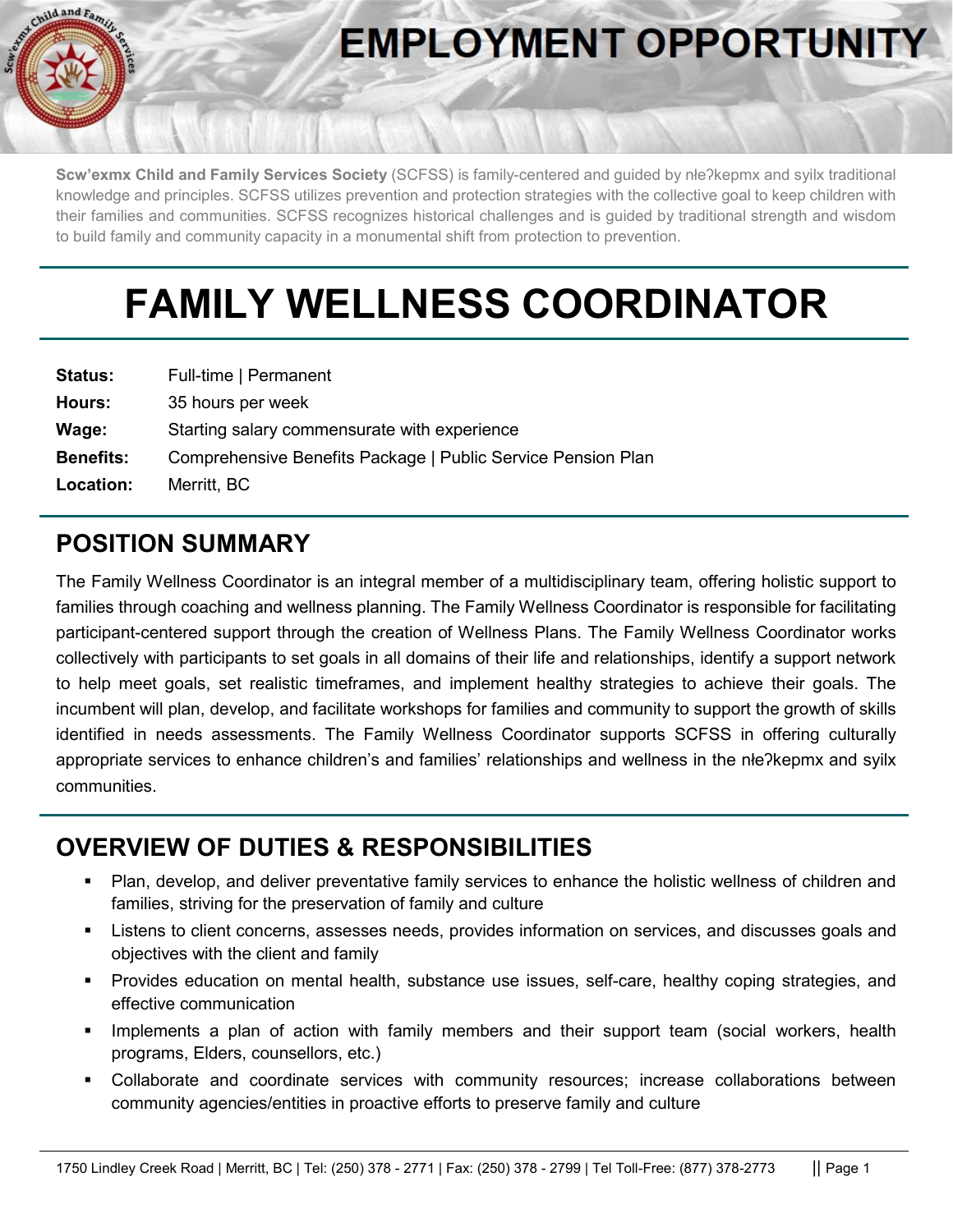# **FAMILY WELLNESS COORDINATOR**



- Implement routine consultation with Resident Elders for client support and programming support
- Ensure practices are culturally safe, reflective of intergenerational impacts and trauma-informed practice in alignment with syilx and nłeʔkepmx culture and traditions
- Ensure regular reporting requirements are met to the Family Team Leader, funding bodies and appropriate agencies to produce appropriate documentation
- Develop, monitor, and update an annual Personal Development Plan aligned with SCFSS's strategic priorities in the Strategic Plan
- Integrate the nłeʔkepmx Framework of Practice and the syilx Child and Family Plan in support services to clients and families

## **SUPERVISION RECEIVED**

- Regular consultation and review with the Family Team Leader
- Annual Performance Evaluation and work plan review with the Family Team Leader

### **JOB REQUIREMENTS**

- Clear Criminal Record check prior to the first day of work
- Clear Ministry of Child and Family Development Prior Contact Check prior to the first day of work

#### **EDUCATION & EXPERIENCE**

- Degree (or an acceptable combination of training and experience) in Social Work, Human Services, Psychology, or in an area relevant to the work performed
- Minimum of two years of experience working with Indigenous families and community
- Minimum of one year of experience in developing and facilitating support services, programs, and workshops for individuals or families
- Working knowledge of nłe?kepmx and syilx language and culture

#### **MINIMUM REQUIRED COMPETENCIES**

- Familiarity with the developmental, cognitive, emotional, social, and cultural needs of clients and the family system
- Excellent motivational interviewing and needs assessment skills
- Ability to develop, deliver, and facilitate workshops to address areas of skills/needs as identified by families
- Knowledge and sensitivity to the barriers and risks that Indigenous peoples encounter
- Intermediate level proficiency in Microsoft Office and other IT platforms for word processing, statistics, databases, reports, and spreadsheets